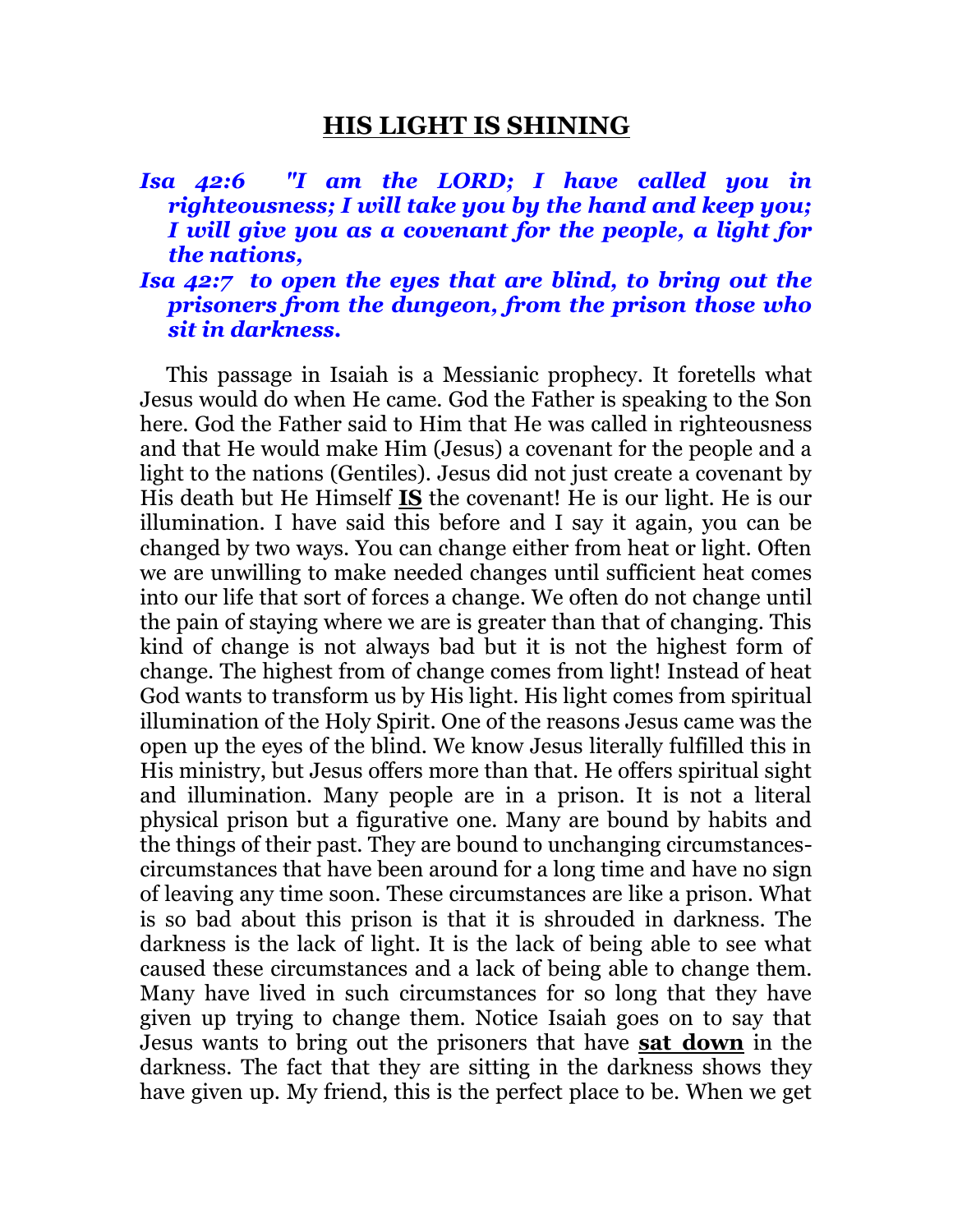to a place where we run out of our resources and strength then Jesus is ready to come onto the scene. He loves to solve hopeless cases! Are you at that point yet or do you still have hope in your own strength and ability to handle things yourself?

 How are you going to get out of this dark place? It will be by the spiritual light of God! He desires to illuminate your situation. He does this by illuminating your heart! He first wants to show you what He has already done for you. Darkness comes from the deception of the enemy. He keeps people in the dark by His deception. When God shines His light into your heart then we will walk free. The lies and deception of the enemy cannot hold you any longer.

## *Psa 107:16 For he shatters the doors of bronze and cuts in two the bars of iron.*

What is the way out of such a prison? Jesus is the Way! He is the Way, the Truth, and the Life! God wants you to see things from the perspective of the cross. Brass is a type of judgment in the Bible. Jesus was judged for you on the cross and the enemy no longer has any right to hold you in His grasps. Too many people are still sin conscious. They are mindful of their past sins and live in condemnation. This keeps them in a prison. A revelation of righteousness frees you! Jesus wants to show you that the gates of brass have already been smashed down by His work on the cross. The gates have been broken down and He has smashed their iron bars. God wants to show us that by what He did at the cross that we are free. I heard of a story about Harry Houdini who proclaimed he could get out of any prison. A new prison asked him to come try to break out. Harry went in and started to work to get himself out of it. He worked for a couple hours but he became exhausted. When he gave up he leaned against the door and it swung open. It was open the whole time! They never locked it! This is what God wants to show you. By what Jesus did on the cross the gates of brass have been broken and the iron bars have been cut in two and you are free. Satan wants you to believe you are bound. You must take authority over Satan and his works and command them to leave. Boldly confess you are free. Whom the Son sets free is free indeed!